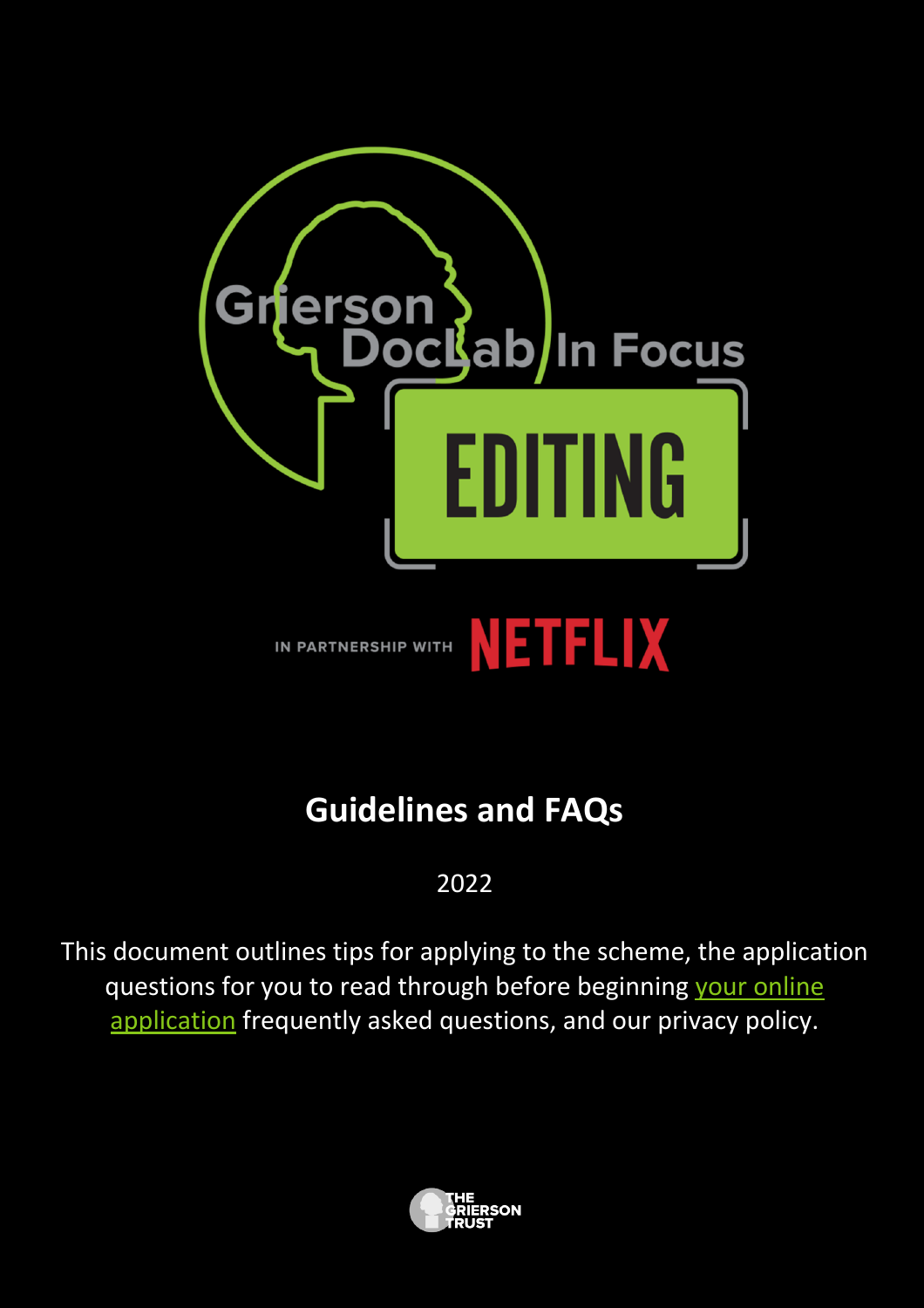

# Tips for Applying

- Double check you are applying for the correct Grierson DocLab scheme. There are three schemes, two of which are currently open for applications: Grierson DocLab In Focus: Editing and Grierson DocLab In Focus: Production Management.
- Read the question and then read it again. We often receive applications where only part of the question has been answered.
- Check your application and CV, then check it again. If you have invested your valuable time to apply, you do not want to be let down by poor grammar or spelling mistakes. There are many online resources offering advice and guidance on how to write a strong CV.
- We are seeking individuals who watch and have a passion for a range of documentaries available on different platforms. Our ideal candidates will have an appetite for watching films and programmes not just online, but who will cover broadcast programming and theatrical features as well. Tell us about the variety of docs you watch and what draws you to them. Your first jobs as Assistant Editors in the industry could involve editing content for BBC Studios, Channel 4, Discovery, National Geographic, CNN, or working on an independently made documentary, as well as any number of productions for Netflix and other streamers.
- Save your CV as a PDF file and include your full name when naming it, so we can easily match it to your application.
- Tailor your CV to show us not only the technical skills but also demonstrate the soft skills you need to be working as a successful editor.

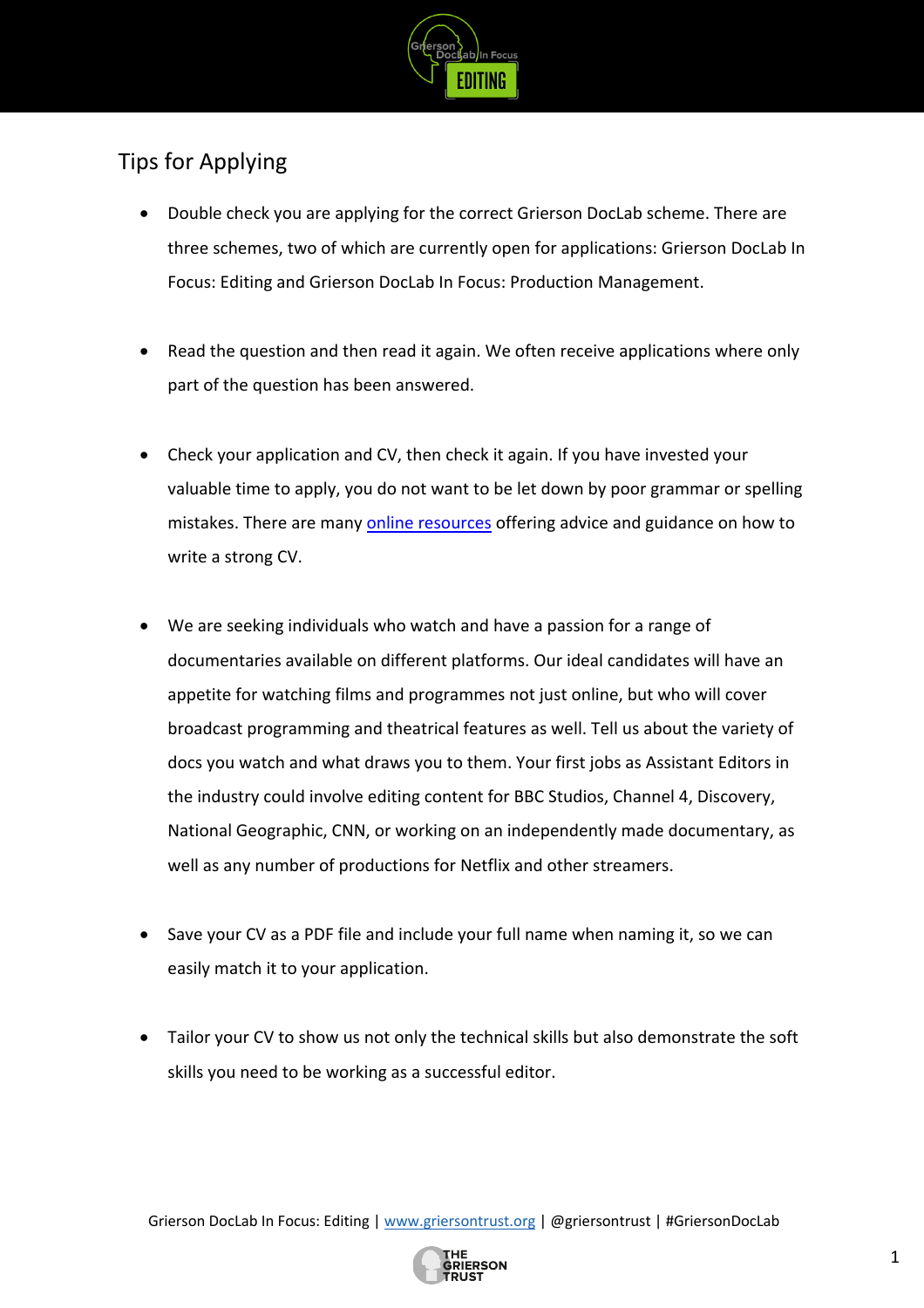

- Research and read up about the industry. Here are some useful sites: The Rough Assembly, BAFTA Guru, ScreenSkills Post Production careers map, and check out the RTS Student Craft Masterclasses over the last few years.
- If you currently do not have proficient experience of using Avid, have a plan and explain how you are going to demonstrate that you will be ready with the knowledge of the software if you are shortlisted for interview. Check out Ability Academy and Soho Editors, who deliver online certified Avid Media Composer training. Avid also have a suite of resources on their website, available for free. Alternatively have a look at this Udemy course or this Linked In Learning course.

### Application Questions

To apply to Grierson DocLab In Focus: Editing 2022, you will need to fill out the application form online.

We recommend reading through the questions below and drafting your answers offline first, before beginning the online application, as you cannot save to return and finish at a later date.

Once you have completed the online application, please ensure you have received your confirmation email (this may go to your junk folder, so please check there). Email training@griersontrust.org if you have any queries.

**1. Tell us what range of documentaries, single features or series you have watched over the last 12 months. Explain why you have chosen them, and critique aspects of the editing choices in two of your examples. (300 words)** Developing the skill to become an editor, you need to watch, understand and appreciate the art and craft of the editing process. Describe what you watch and tell us what makes these films,

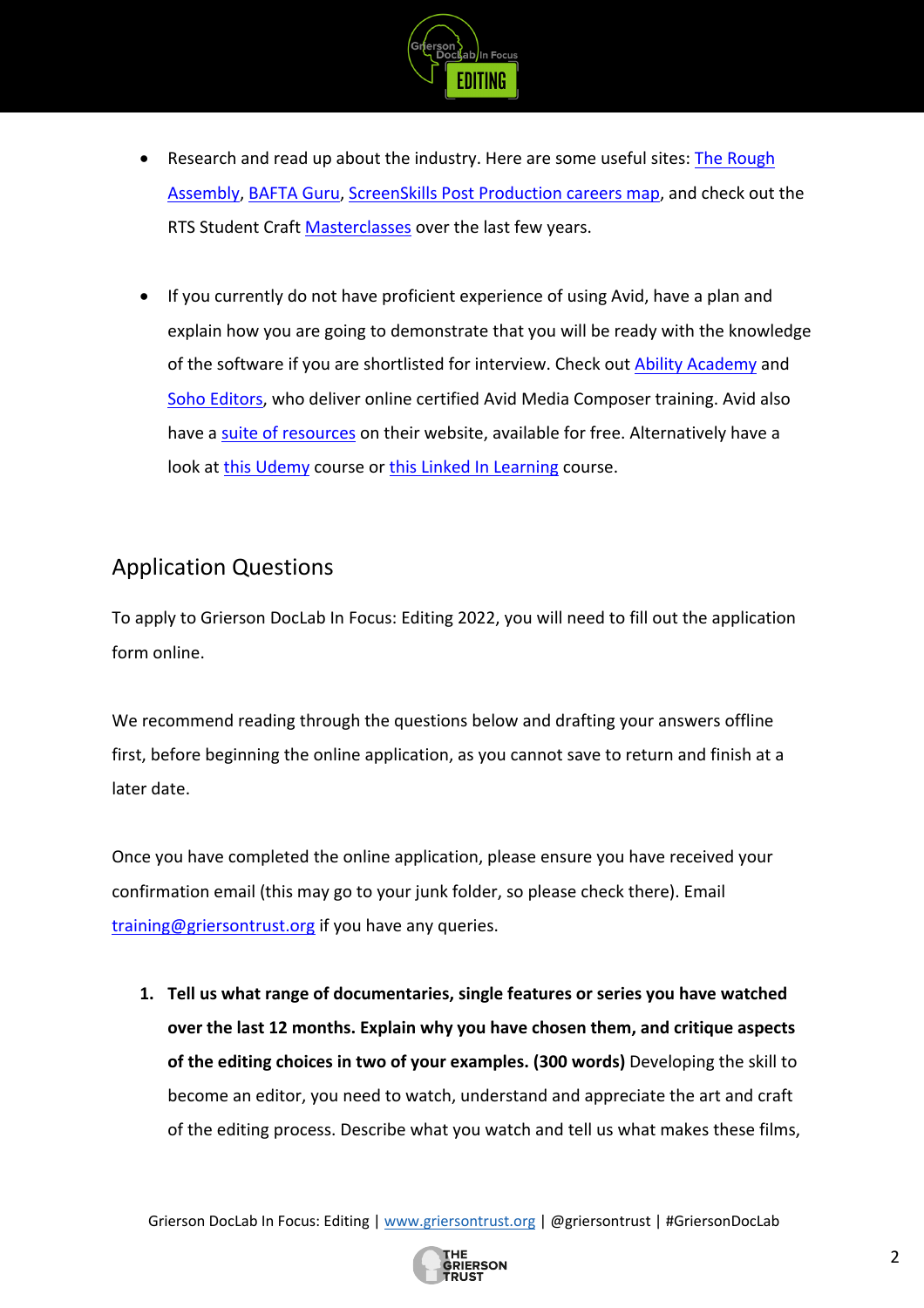

stand out creatively for you. You may touch upon technical aspects, but this is a chance to explain why the selections work as examples of great filmmaking and narrative storytelling.

**2. Working as a documentary editor means being proficient and skilled at using Avid Media Composer.** We will consider applicants who edit or have experience in other software packages but if you are selected for the scheme, you will be expected as a condition of the offer, to bring your skills up to speed with Avid.

#### **Please indicate what packages you are proficient in (Select all that apply):**

- o Avid Media Composer
- o Da Vinci Resolve
- o Final Cut Pro
- o Adobe Premiere Pro
- o Other (please provide)

**Please indicate your level of proficiency with each of the below editing software (0 being no experience, 5 being extremely familiar/proficient):**

- o Avid Media Composer
- o Da Vinci Resolve
- o Final Cut Pro
- o Adobe Premiere Pro
- **3. Why do you want to become a documentary editor? (300 words)** What are your reasons for wanting to be an editor? What are the drivers? Was there something you watched that made you think this is what you want to do? What has motivated and inspired you to apply for this scheme? What skills do you have that would make you a great documentary editor?

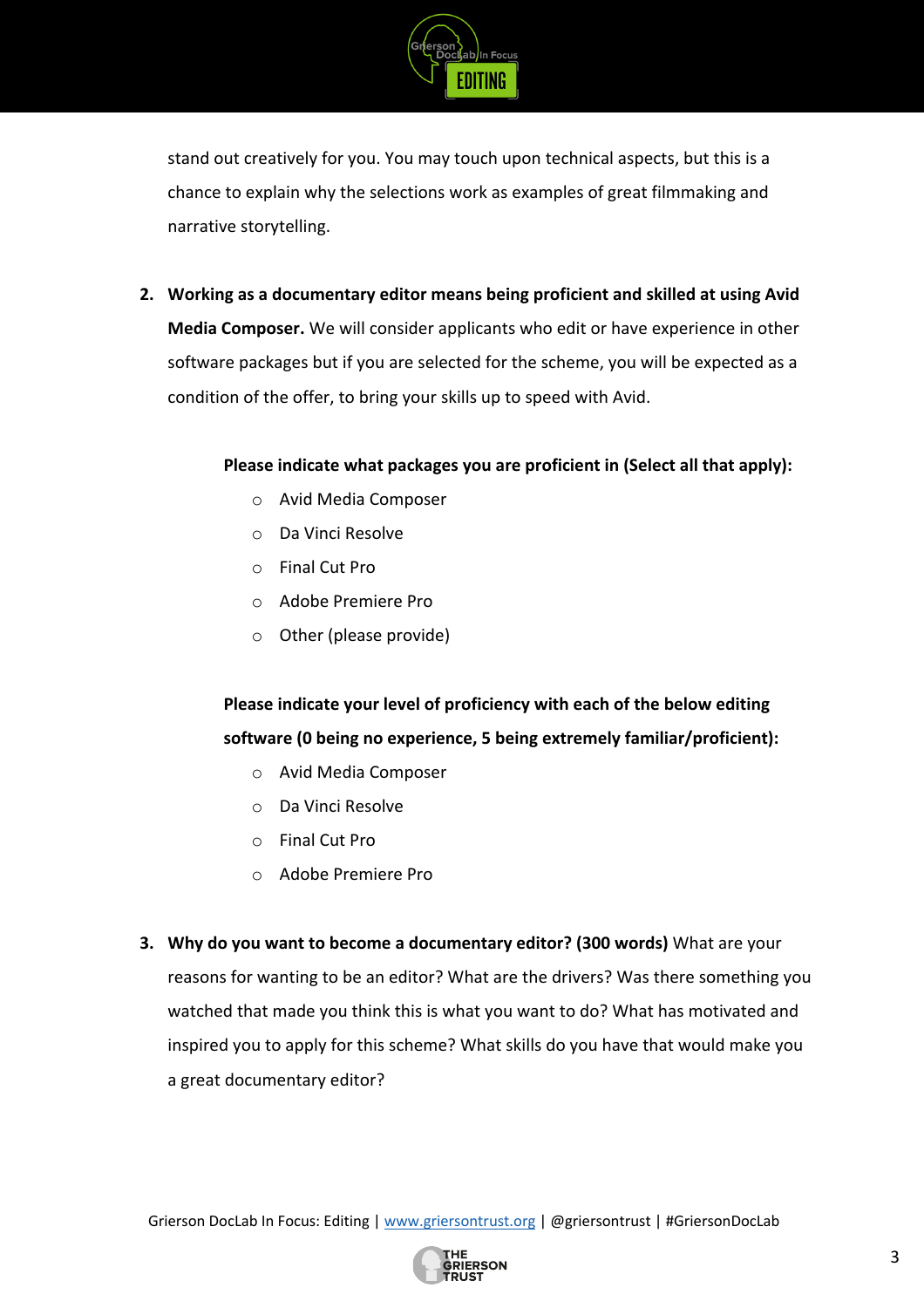

**4. Can you tell us about the obstacles you have come across in terms of career progression to meet your ambition to become an editor? What would being selected for the scheme mean to you? The Grierson Trust supports groups that are under-represented in the world of documentary programme-making. How do you fit into this criterion? (300 words)** What has prevented you from progressing in your career? How would you being chosen for the scheme improve wider representation within the editing sector?

We also recommend preparing the following:

- Your CV ready to upload once you have applied online, making sure it is in pdf format and that the file is saved as your full name.
- Two reference contact details (email addresses and telephone numbers).

The online application also includes questions for monitoring purposes.

#### FAQs

- **Do I have to use up all the word count?** You do not necessarily need to use the full allocation, but we recommend a fully formed response. We want to feel your passion on the page.
- **Why do I have to complete the monitoring form?** The monitoring section of the application form helps us capture information about applicants that feeds into our reporting to funders. The reporting is a condition of securing our funding that enables us to do the work supporting trainees. You can read about why monitoring matters on the ScreenSkills website and on the ACAS website. Once submitted, your name is removed, and the data will be anonymised.

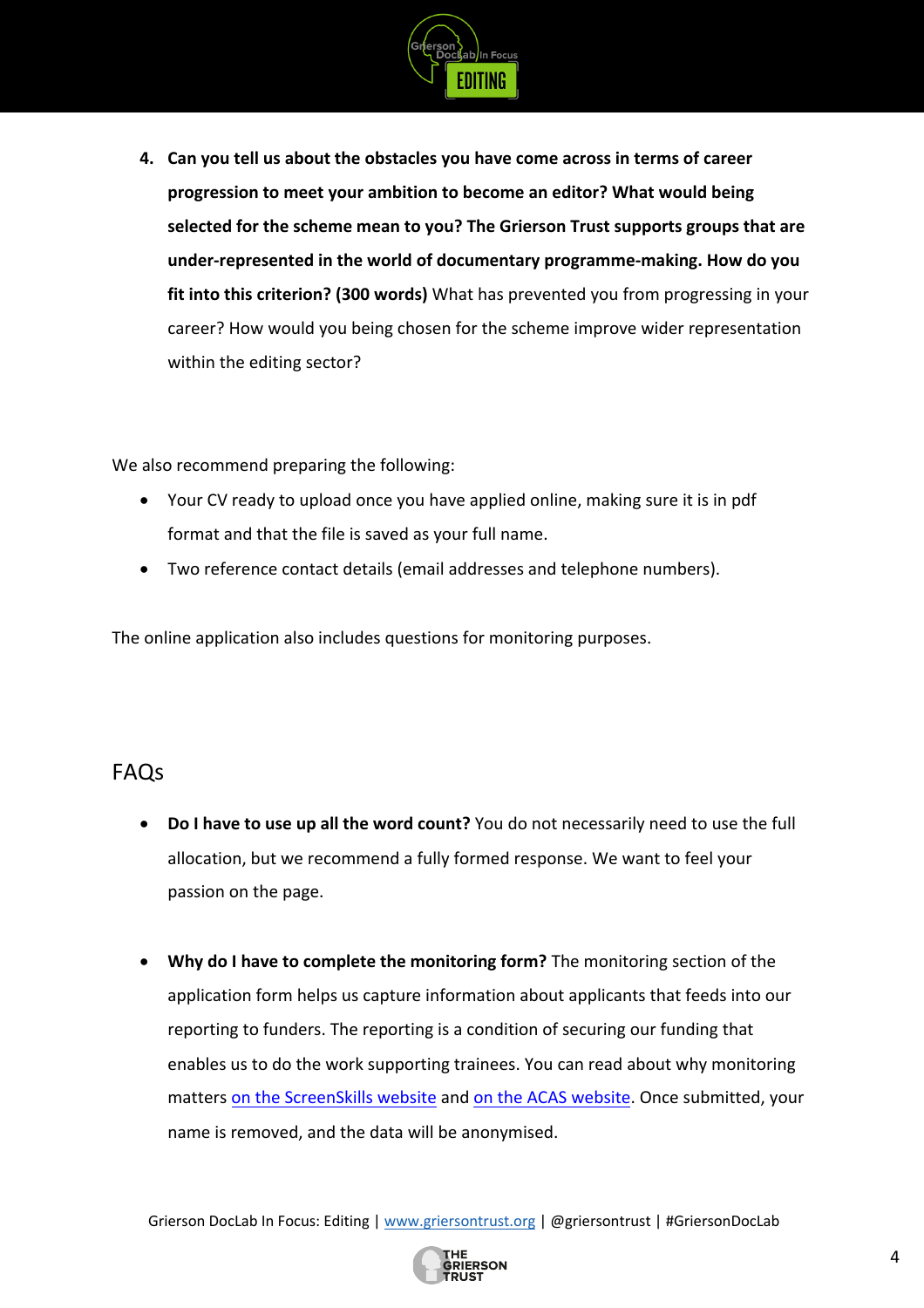

- **I am currently at university, can I apply?** You cannot be in full time education when applying for this scheme. Neither is this a graduate training scheme for individuals who are graduating in 2022; you will not be eligible.
- **I did not study film or media, nor do I have experience in the industry, is this an issue?** Not at all. It does not matter what you have studied, the most important thing is to convey your passion for documentaries and why you want to have a career as an editor in the industry. You could be self-taught, make digital content for brands, cut corporate videos, or edit in your spare time for fun. We are less concerned about how you got your skills, and more interested to know about your focus on the genre and technical skills.
- **I've not used Avid before, is it going to be problematic?** The Grierson DocLab In Focus: Editing scheme criteria asks that you have strong technical editing skills and are technically proficient. The week-long intensive training course will be run on Avid and will require operational knowledge of the software. For example: do you know how to ingest files; have knowledge of bin structures; know how to create sync pools; have experience of GFX workflows; understand cutting tools; know how to group, sync and export media, and understand the importance of EDL. If you are accustomed to using other editing software, do you have the confidence to pick up these skills in Avid during the time between being chosen for the scheme and when the programme starts? Successful candidates will be notified the week commencing 12 August 2022, and training starts 12 September 2022. If you need financial support for an Avid course, we recommend checking out the ScreenSkills website. You may be eligible for one of their bursaries to assist with paying for training.
- **My CV is very short, or I don't have a CV.** Your CV is important for us to see information that may not be captured on the application form, including your technical editing ability. So, length is not an issue, but making sure you have listed

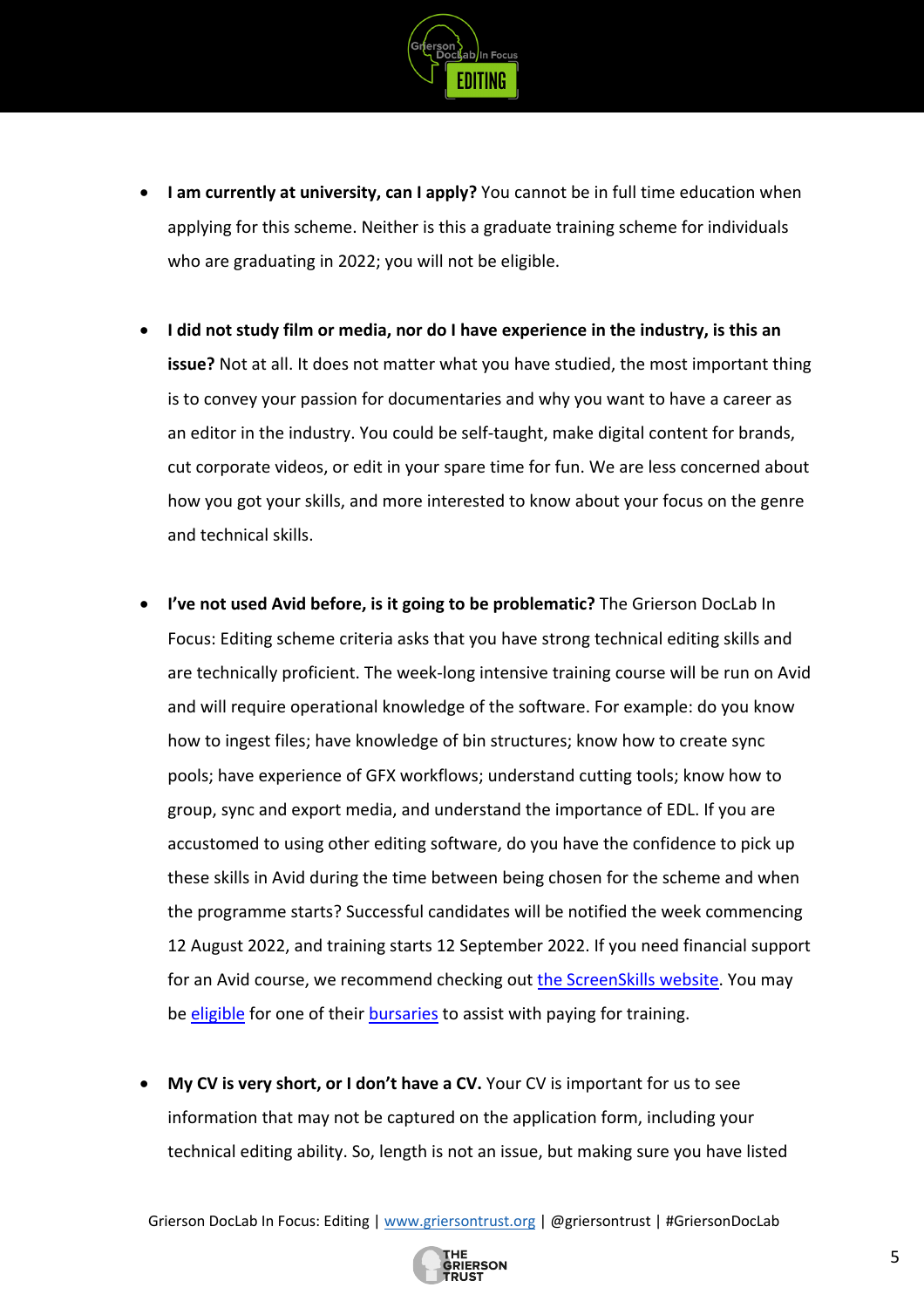

everything to show your experiences, interests, subjects studied, technical skills etc. is. Don't forget to show us the transferable soft skills that you have developed over and beyond your technical competencies. There are many great online resources and websites to help you write your CV or to strengthen what you do have. See the section on tips for applying for links.

- **I can't commit to some of the dates. Can I still apply?** You have to be available to commit to all parts of the programme as listed in the schedule. There will be no exceptions. The prep week (week commencing 12 September) will involve watching and becoming familiar with a significant amount of rushes (approximately 20-25 hours).
- **When will I do the placement? I have some holidays and other commitments in the diary.** Placements will become available from January 2023 onwards and we expect all of them to be started before September 2023. There may be some flexibility to work around commitments.
- **What will I be paid during the three-month placement?** Successful applicants will be contracted to an independent production company and paid PAYE as an employee.
- **What will my job title be whilst on the placement?** The scheme is to support your development as an Assistant Editor.
- **I have never been to university or college. Will this be a barrier?** No. We welcome applications from anyone who can demonstrate their passion for documentaries.
- **Why are only UK residents eligible for the scheme**? This programme is designed to get trainees into jobs in the UK, so it is essential that we prioritise applicants who are able to work in the UK.

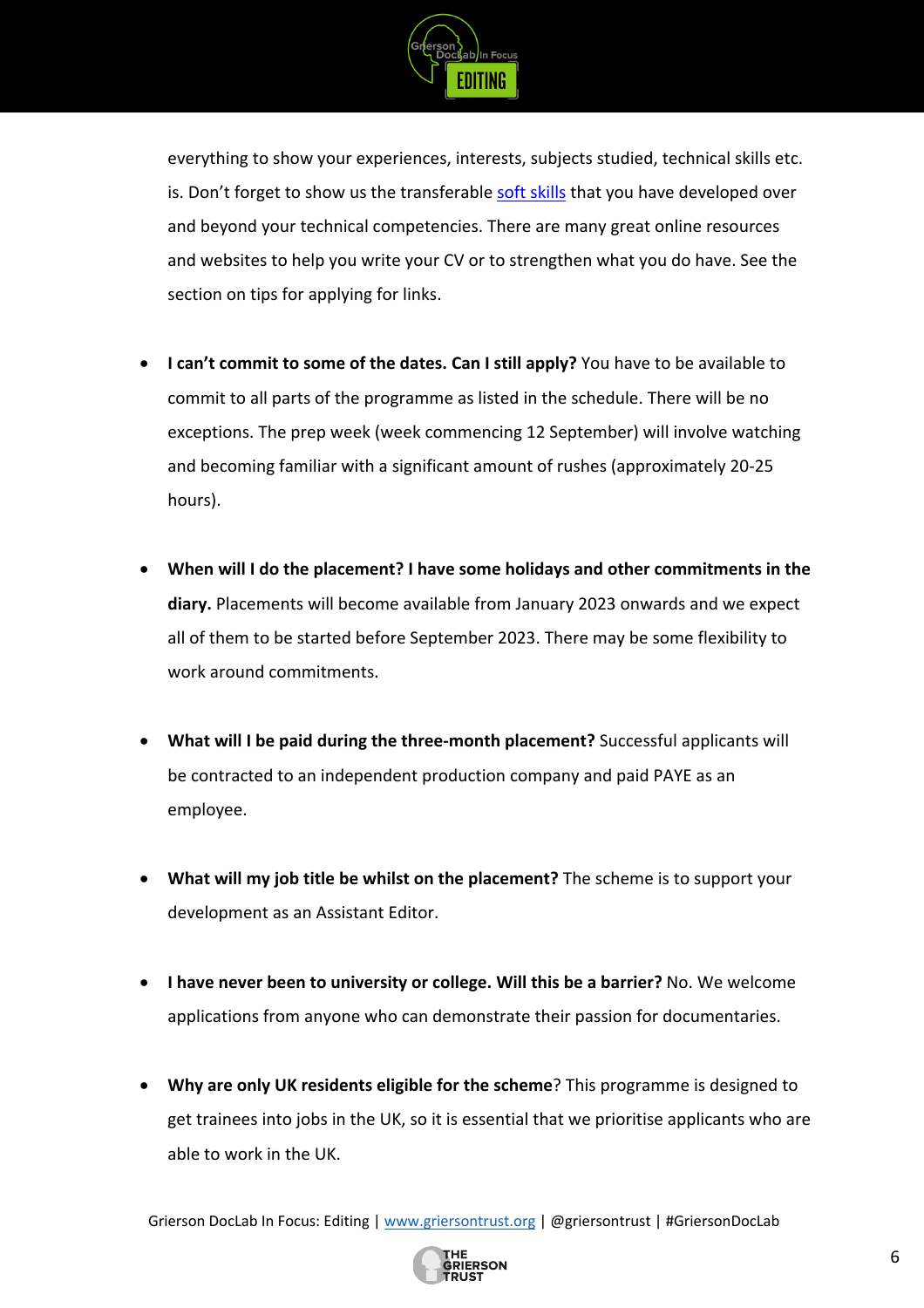

- **Where will I be based during my placement?** This will vary from production to production. In 2021/22, some trainees worked part in person, part remotely working with the editor; others were in the editing suite with the editor. Most post houses that the inaugural cohort worked out of were in London. For those trainees who may need additional support for accommodation, travel, or other costs, there is the ScreenSkills bursary fund which they should make an application to, and outline that they are on a Netflix training programme.
- **What happens after the training ends?** As long as you keep in touch with us, as we hope you will, we will continue to support you through the mentoring programme, one-to-one contact with the Director of Training Programmes, invitations to partner events and networking opportunities. We anticipate that alumni from our training schemes will stay in touch with The Trust and help grow the network, building support for peers and providing feedback to The Trust to improve future iterations of the training. Netflix will also keep you on their database of trainees, and include you in any further opportunities and networking.
- **Who are your mentors?** Established industry professionals in the documentary editing industry.
- **Can I get feedback if my application is unsuccessful?** Due to the high volume of applications, we are unable to provide any feedback.
- **If I am selected for the scheme, as someone with accessibility needs, what support can I expect?** We are aware that some trainees may need additional support. We have a specific member of the team who has responsibility for establishing the access needs of all participants, who will work closely with you. We can also provide Access Document templates for use on your placement or in future roles.

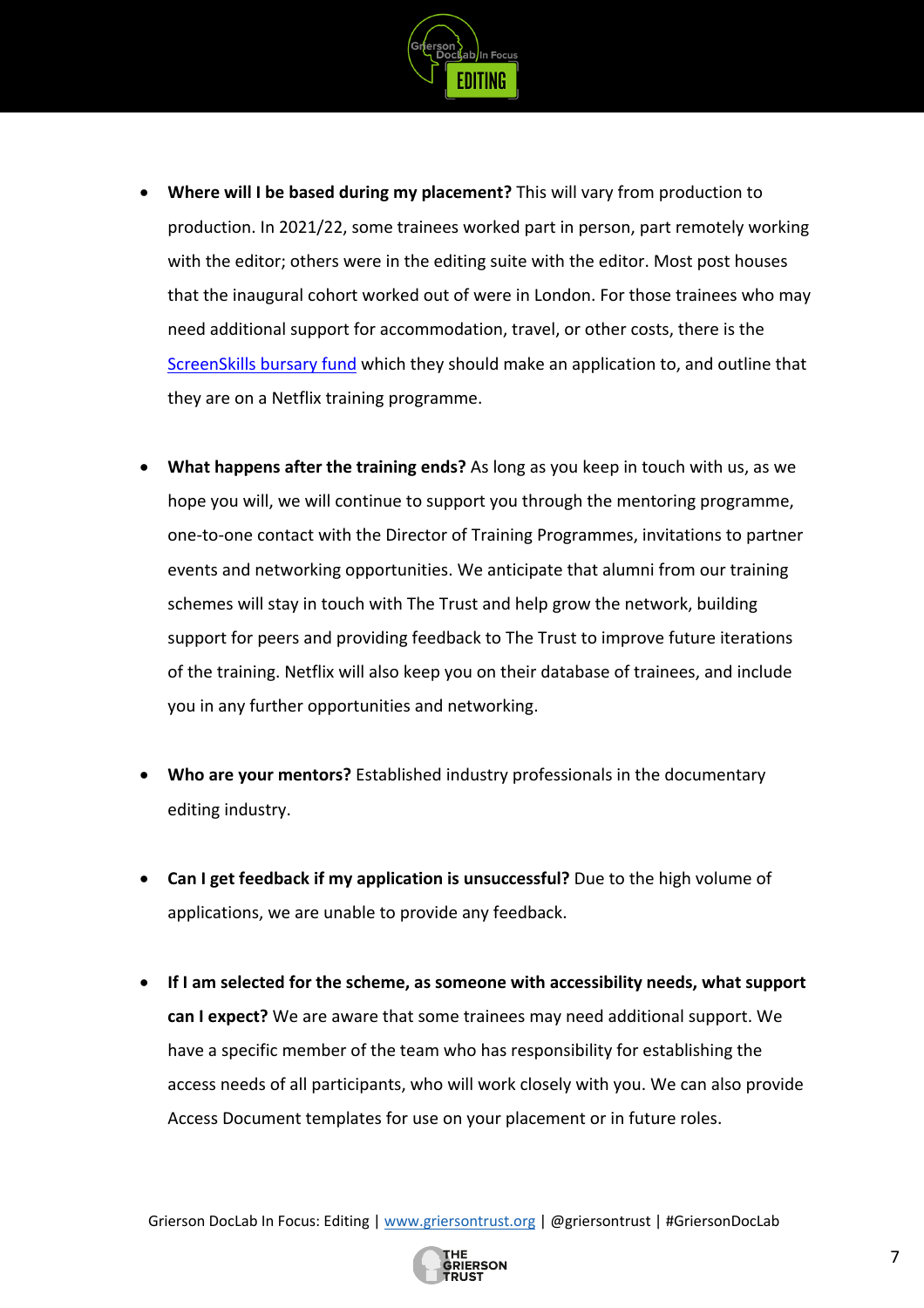

• **How do you make sure the assessment of applications is inclusive and fair?** The Grierson Trust is committed to encouraging diversity and inclusion in all its work. We asses all applications with personal information removed. This is to tackle any unconscious biases. You can read our diversity and inclusion statement on our website.

#### Privacy Policy

By submitting this application for Grierson DocLab In Focus: Editing 2022 ("Application") you ("Applicant") hereby acknowledge and agree that The Grierson Trust ("Company") shall collect, use and otherwise process certain personal data submitted by and relating to Applicant for purposes connected with the Application, including Company assessing and reviewing the Application and complying with legal and regulatory obligations. Company wishes to ensure that the information it holds remains as accurate as possible and may therefore request Applicant to update Applicant's personal data at any time solely to the extent required for the Application. Company may, from time to time, need to make some of Applicant's data available to third parties for assessment of the Application as well as to legal and regulatory authorities solely as required under any relevant law or statute. If such recipient third party is located, or has relevant operations located, in a jurisdiction where data protection and privacy regulations do not offer the same level of protection as within the European Union (such as the United States of America), Company shall take reasonable steps to ensure the security and confidentiality of Applicant's data and to comply with any relevant data protection laws. Applicant also acknowledges that sensitive personal data (also known as special categories of personal data and personal data relating to criminal convictions and offences) is processed by Company for the purposes connected with the Application, including where permitted under employment legislation or to determine occupational suitability. Company hereby informs Applicant that Applicant has certain rights in respect of his/her personal data (such as access, rectification and portability) and that